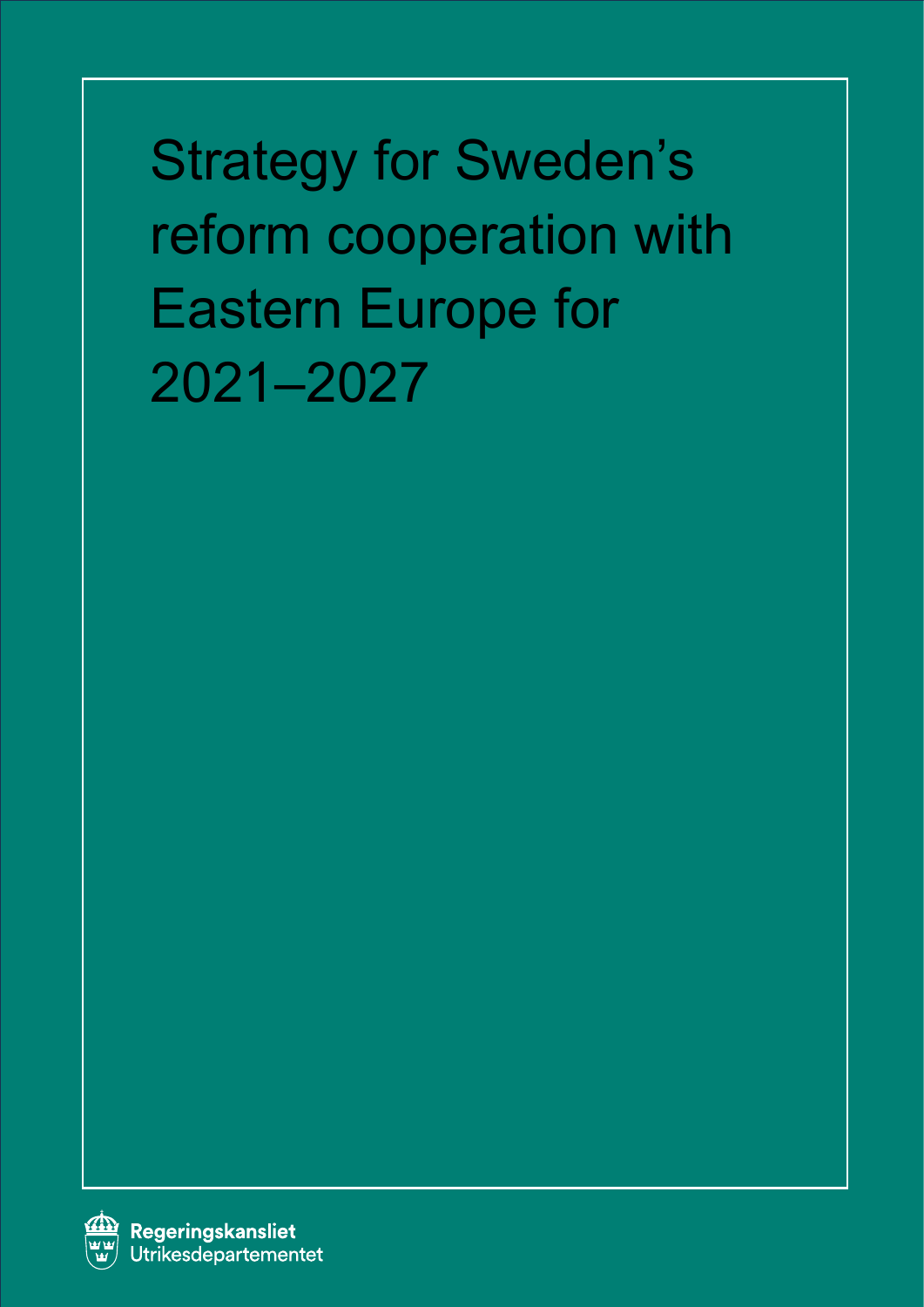Table of contents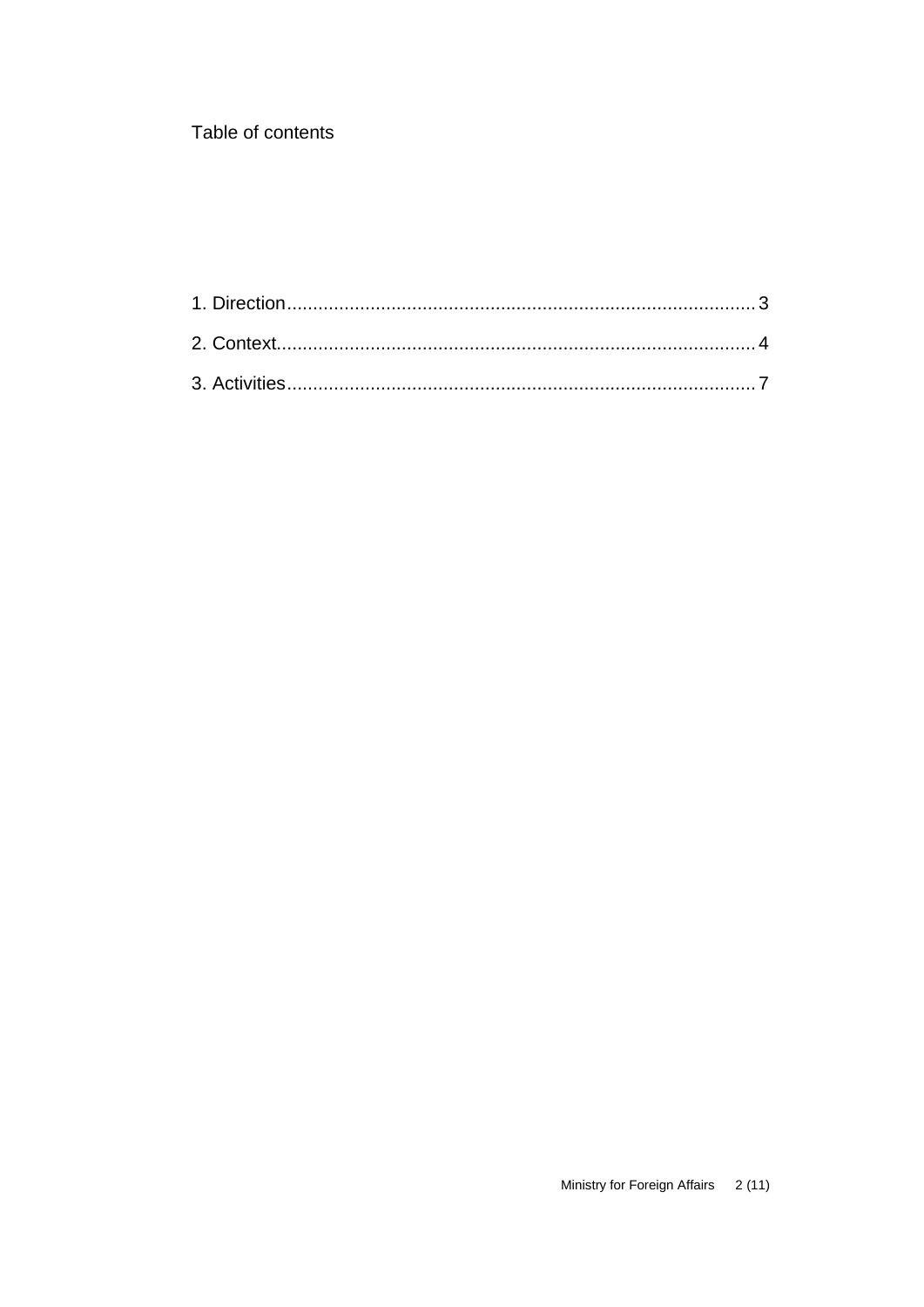#### <span id="page-2-0"></span>1. Direction

The objective of Sweden's international development cooperation is to create opportunities to improve the lives of people living in poverty and oppression. Development cooperation is based on the principles of aid and development effectiveness, the 2030 Agenda, the Addis Ababa Action Agenda and the Paris Agreement. Swedish reform cooperation with the countries of Eastern Europe is aimed at supporting reform processes in those countries so as to strengthen their ties with the EU, which is the most effective way to achieve the overarching aim of Swedish international development cooperation in the region. The EU's Eastern Partnership provides an important framework for this.

The strategy for Sweden's reform cooperation with Eastern Europe applies between 2021 and 2027, and comprises a total of SEK 6.6 billion. Sida's activities in Eastern Europe<sup>1</sup> comprise SEK 6.4 billion. The Swedish Institute's (SI) activities in Eastern Europe comprise SEK 150 million. The Folke Bernadotte Academy's (FBA) activities comprise SEK 50 million.

This strategy governs the use of funds allocated under expenditure area 7, International development cooperation, appropriation 1:1 Development assistance, appropriation item 23 in the appropriation directions for Sida for each fiscal year, funds allocated under appropriation item 21 in the appropriation directions for the SI for each fiscal year, funds allocated under appropriation item 1:1.4 'Development assistance' and 1:4.1 'Folke Bernadotte Academy' concerning administrative costs associated with implementation of the strategy in the appropriation directions for the FBA for each fiscal year.

Sida's and the SI's activities will contribute to the following objectives:

## **Human rights, democracy, the rule of law and gender equality**

- Better democratic governance and respect for human rights and the rule of law
- Better conditions for accountability, increased transparency and reduced corruption
- Better prospects for a gender-equal society

Sida's and the FBA's activities will contribute to:

<sup>1</sup> Cooperation with Eastern Europe covers Ukraine, Moldova, Georgia, Armenia and Belarus, for which initiatives can be both bilateral and regional. Initiatives concerning Azerbaijan can only be regional.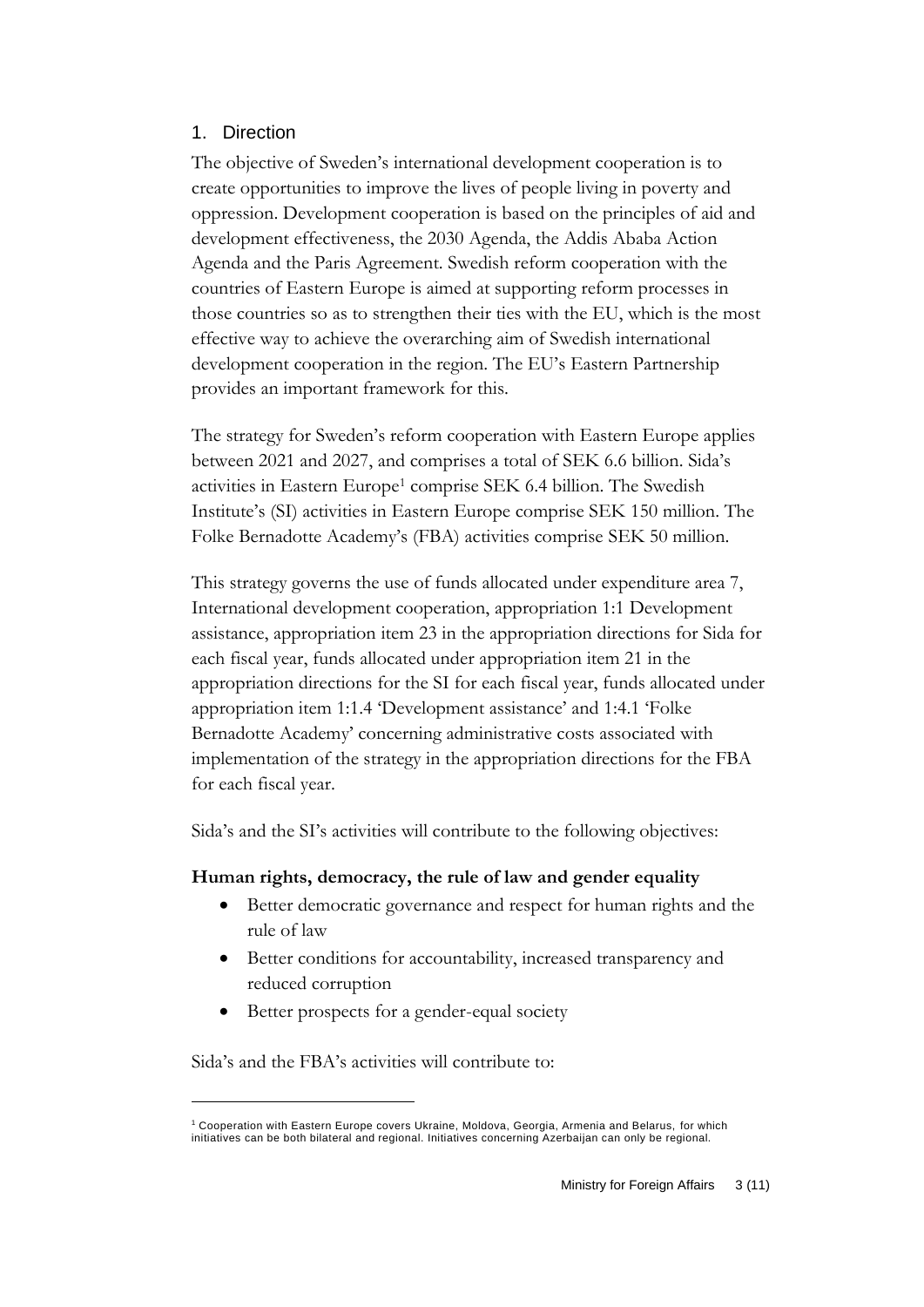#### **Peaceful and inclusive societies**

• Better conditions for inclusive reconciliation processes and conflict and violence prevention efforts

Sida's activities will also contribute to the following objectives:

## **Environmentally and climate-resilient sustainable development and sustainable use of natural resources**

- Better conditions for reduced environmental impact, sustainable management and use of natural resources, and protection, conservation and restoration of biodiversity and its ecosystems
- Reduced climate impact, including increased access to renewable energy and higher energy efficiency
- Better adaptability and strengthened resilience to climate change and environmental and natural disasters

## **Inclusive economic development**

- Improved opportunities for productive employment and decent work
- Improved livelihood opportunities for groups that are excluded or discriminated against
- Strengthened conditions for free, fair and sustainable trade

# <span id="page-3-0"></span>2. Context

Developments in the EU's eastern neighbourhood are of major importance to both Sweden and the EU. Through continued reform cooperation with the countries in the EU's Eastern Partnership, Sweden can contribute to further democratic development focusing on human rights, the rule of law and gender equality.

The countries of Eastern Europe face many common challenges while at the same time the region exhibits substantial differences with regard to democracy and human rights. Political developments in the region are unstable and varied. Some of the countries have experienced positive democracy development, whereas others are governed by a political system characterised by a limited and shrinking democratic space. Systemic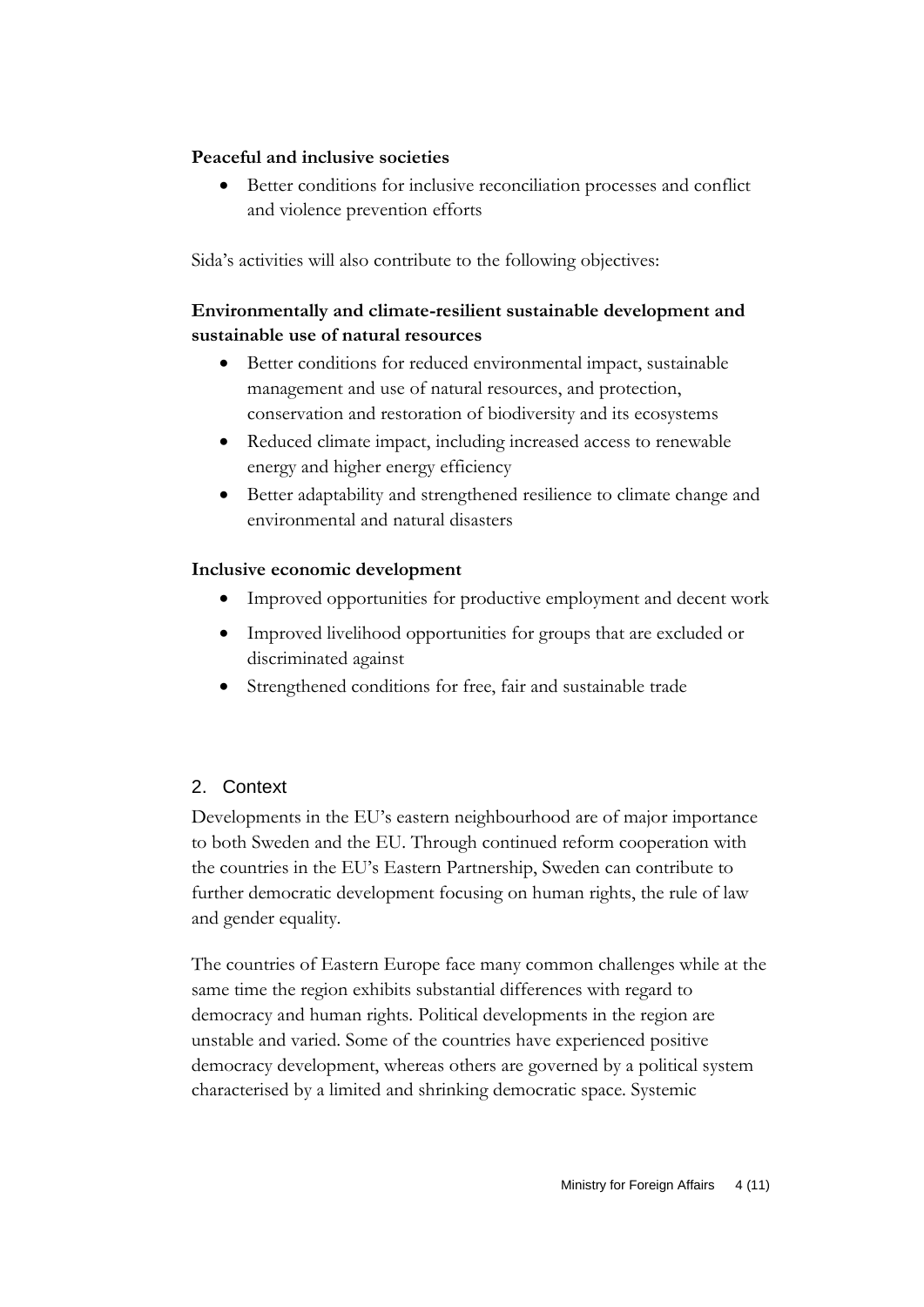corruption is a widespread problem in a number of the countries and is prevalent at all levels of society.

The countries of Eastern Europe rank relatively high on the UN Human Development Index and in measurements of economic equality, although there are major differences between and within those countries. The COVID-19 pandemic has, however, led to a significant rise in poverty in the region. The consequences of the pandemic, both social and economic, have been assessed as hitting already vulnerable groups especially hard. Sida's Multidimensional Poverty Index indicates that LGBTIQ people, people with disabilities, ethnic minorities, people in rural areas, older people, young people and children and, where applicable, internally displaced persons, are the most vulnerable groups and that women are at higher risk of facing poverty than men in all dimensions. These groups are also overrepresented among those living in income poverty. The region is characterised by continued high fossil dependency and lack of access to public services such as health care, quality education, infrastructure for water and sanitation, and waste management. This itself contributes to increased inequalities. Likewise, the region is characterised by limited employment opportunities, particularly for young people. The population in rural areas and in small municipalities has significantly more limited access to good public services compared with people in large cities.

The lack of judicial independence is a challenge throughout the region. In the countries where reforms have been initiated, results are mixed and major challenges remain, such as very little confidence in the judicial system. Corruption, lack of transparency, clientelism, nepotism and inefficiency affect the judicial systems in all countries in the region. Moreover, the public administration suffers from a lack of transparency and accountability.

The results of decentralisation processes in the countries have mostly been modest, which is a significant obstacle to local governance and in many cases hinders effective use of resources while at the same time contributes to poorer community services and undermining the population's confidence in public authorities. Ukraine is an exception, where major progress was made in 2020–2021, with a new territorial division and increased influence for the country's new municipalities.

Civil society and its space to act vary greatly between the countries. It can be noted that public confidence in civil society organisations is low in a number of countries. At the same time, civil society plays an important and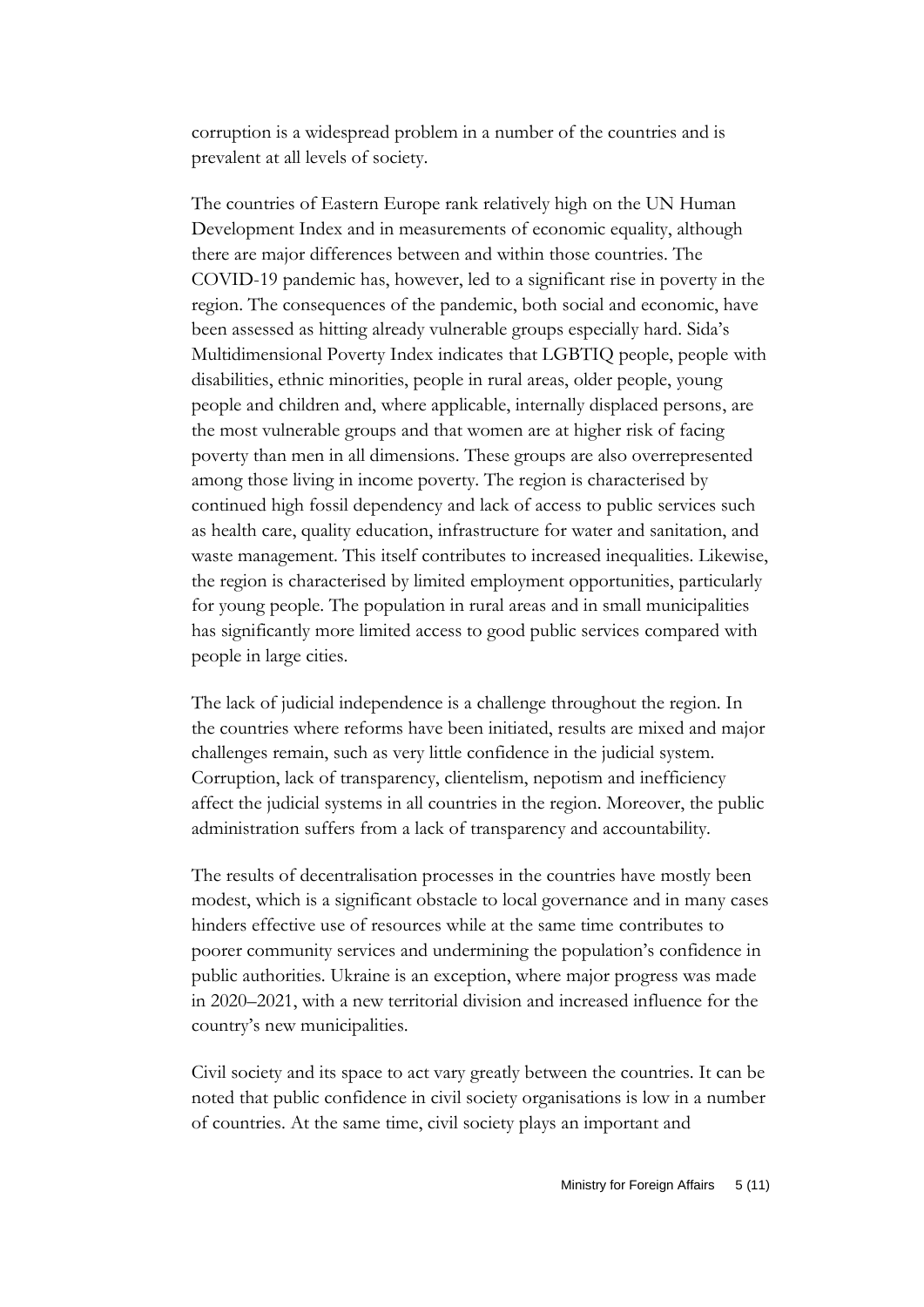sometimes decisive role in demanding accountability and pushing for reform efforts in the region, and for provision of community services to the general public.

All countries in the region have committed to respecting the international regulatory framework for human rights and all countries, with the exception of Belarus, are party to the European Convention on Human Rights. The only countries of Eastern Europe to ratify the Istanbul Convention are Georgia and Moldova. Despite existing legislation for protection against discrimination, implementation is often deficient. The level of freedom of the media and expression varies significantly between the countries. With the exception of Belarus and Azerbaijan, where media freedom and freedom of expression are severely limited, the media landscape in the countries is characterised by diversity but also by political connections and polarisation among larger media or a high concentration of media ownership among a small group of financially powerful actors.

The countries of Eastern Europe are at different stages of economic development and are distinguished by varying degrees of economic inequality. Income poverty varies dramatically in the region and reaches very high levels in certain countries (40 per cent in Georgia in 2019). Migration from Eastern Europe to the EU is extensive and constitutes a socioeconomic challenge for the Eastern European countries, but also offers opportunities for development. Remittances are an important source of income for the region. The different countries' diaspora is an important source of investments, exports and transfer of know-how. However, extensive emigration poses a challenge for the countries of the region and can lead to a brain drain, as many young, well-educated people choose to emigrate. Irregular migration and the absence of repatriation and reintegration can have negative effects on development.

The countries of the region face extensive environmental and climate-related challenges. Their economies are characterised by heavy, centralised fossilbased industries that continue to impact natural resources and ecosystems. Moreover, decades of Soviet and post-Soviet environmental mismanagement have contributed to negative consequences not only for the natural environment, but also for the population's health. The most serious challenges in the region are related to climate change, air pollution, water quality, water treatment, waste management and energy, while soil degradation, deforestation and loss of biodiversity pose additional problems. These environmental and climate-related challenges can also be linked to the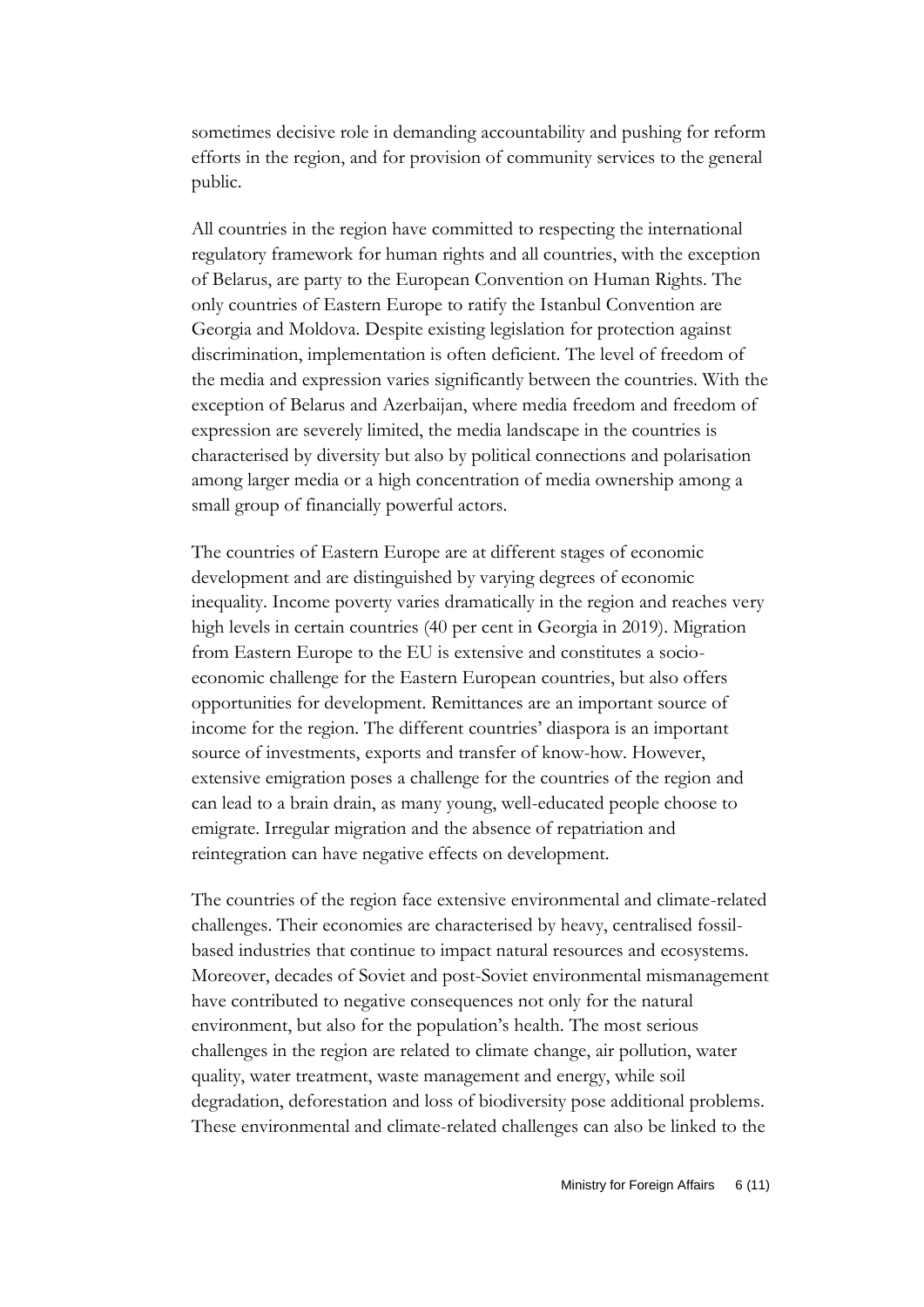ongoing conflicts. Climate change and unsustainable use of natural resources can lead to natural disasters, depletion of ecosystems and water, and health problems. Nature-based solutions, sustainable use and protection and restoration of ecosystems are measures that need to be developed.

Since the fall of the Soviet Union, the region has been marked by conflicts varying in intensity over time. Russia's aggressive actions have a negative impact on stability in the countries, impede a peaceful solution to the conflicts in the region and are an obstacle to development for many of these countries. Russia's interference in the countries' politics and violations of a number of the countries' sovereignty and territorial integrity in violation of international law and the European security order are in many cases among the root causes of the conflicts. With regard to economic development, it can be noted that Russia has on various occasions initiated sanctions against a number of the countries of the region. Moreover, Russia has used its exports of natural gas as a means of exerting pressure. Disinformation in the region is extensive and is part of Russia's hybrid warfare.

Sustainable economic development, including sustainable trade, transparent and effective public administration, digital transformation, anti-corruption, and education and health are important development priorities in the region. The importance of stronger ties with the EU for development varies considerably between the countries. Association agreements between the EU and Georgia, Moldova and Ukraine are central driving forces in a broader reform agenda. Sweden's lasting support to the region and long-term perspective based on a seven-year strategy provide clear added value. Sweden is seen as a reliable, competent and flexible partner who is actively involved without micromanaging. This has built trusting relationships with national and international partners.

#### <span id="page-6-0"></span>3. Activities

Sida, the SI and the FBA will carry out, monitor and report on the results of the activities in accordance with the Government's guidelines for strategies in Swedish development cooperation and humanitarian assistance (UD2017/21053). The guidelines state that analysis, learning and lessons learned should be an integral part of Sweden's development cooperation. There will be a focus on results at all stages of the strategy process. The supporting information will give a general account of the conditions for implementation and of how monitoring is intended to take place in the specific context. The annual strategy report will be comprehensive and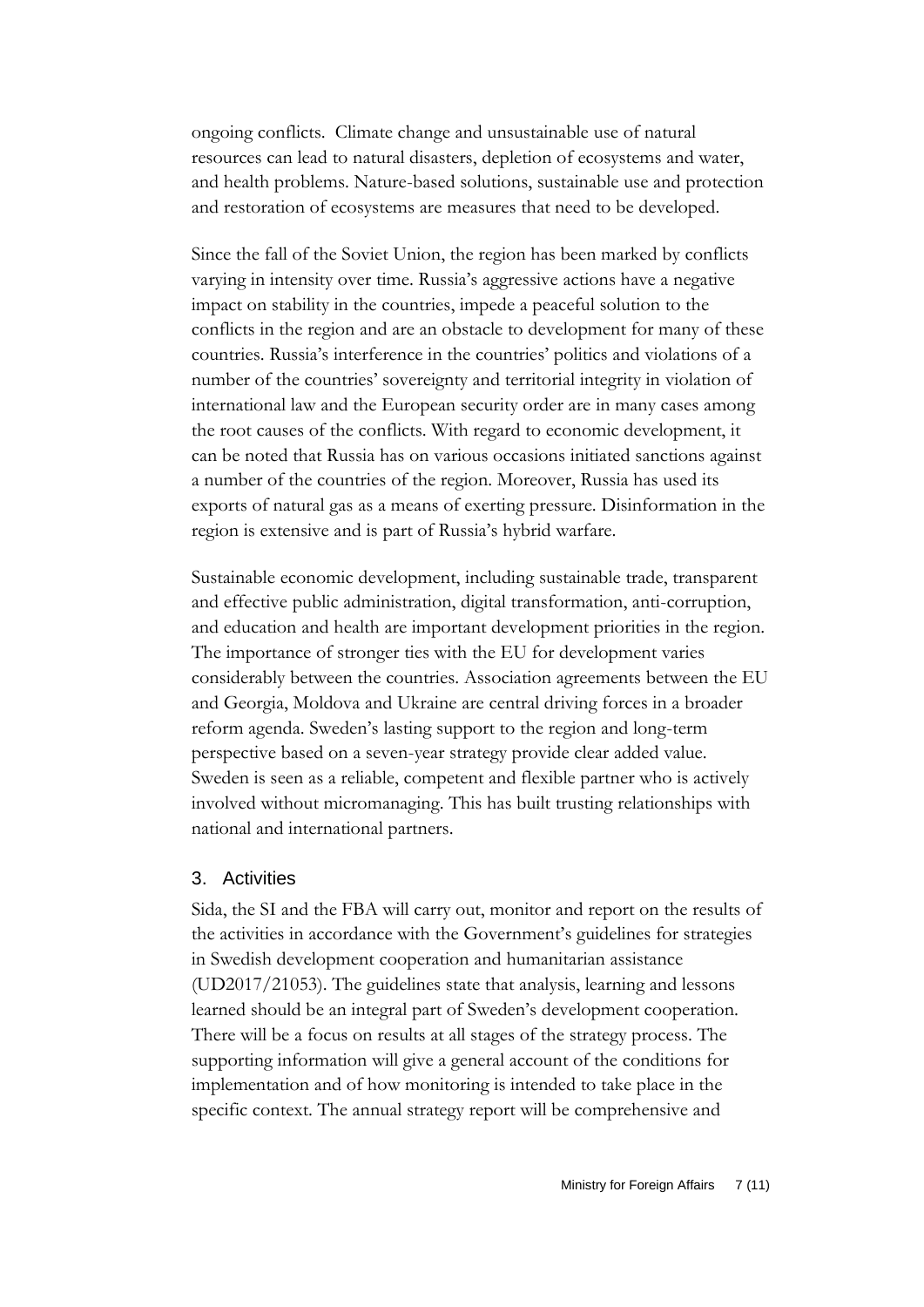include an account, analysis and assessment of the results of the activities in relation to the stated objectives. Performance information will be used for decision-making, learning and accountability, and for ensuring transparency towards the general public. Monitoring will produce reliable and useful performance information in both the short and long term by using both qualitative and quantitative information where possible. Performance monitoring will primarily establish whether activities have made a difference, in what way and for whom. Based on the existing conditions, monitoring will determine the extent to which development cooperation has made a difference.

Sweden's strategy-based reform cooperation will also contribute to sustainable development based on the 2030 Agenda, the financing for development commitments in the Addis Ababa Action Agenda and the Paris Agreement. The activities' contributions are relevant to all of the 2030 Agenda's Sustainable Development Goals (SDGs). Strategy reports to the Government will also include references to how activities contribute to implementation of the 2030 Agenda in relation to the strategy's priorities. Sweden's total development cooperation will contribute to poverty reduction, better conditions for democratic development and respect for human rights.

Activities will create better conditions for democratic and inclusive development. Sweden's development cooperation will support reform processes for stronger ties with the EU or EU collaboration in the region's countries seeking such cooperation and in the contexts where appropriate. Coordination and collaboration with the EU's development cooperation will be sought. Priority will be given to promoting efficient implementation of reforms that are of benefit to the inhabitants of the partner countries and encourage continued reform efforts.

Activities will contribute to building and strengthening transparent, responsible, independent and more efficient public administrations at national and local level. Institutional and administrative support through interagency cooperation, direct support and joint donor solutions should be investigated to contribute to the countries' policy development and implementation, and thus increased effectiveness in reform efforts. Better conditions to combat corruption and organised crime, including their breeding grounds, will be promoted. Support to capacity-building activities should contribute to increased migration reception in line with EU standards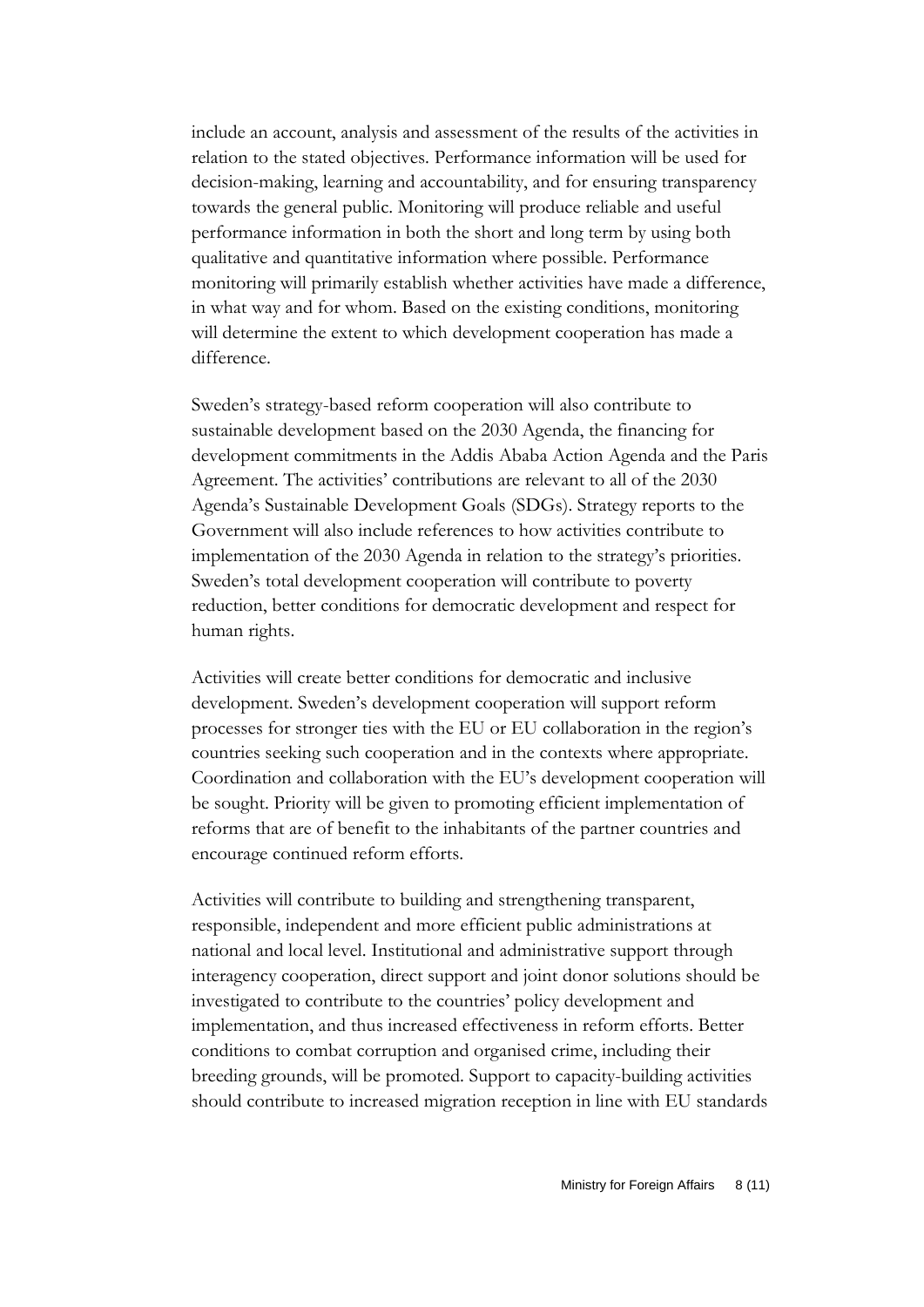and to measures to reduce remittance costs, counter brain drain and promote well-functioning repatriation and reintegration.

The role of civil society in creating inclusive dialogue and contributing to increased trust in society will be strengthened. This includes better conditions for accountability and sustainable cooperation between a broad range of agents of change, including cultural actors. Priority will be given to helping build resilience to anti-democratic influences, not least through support for freedom of expression and free and independent media.

Support to Belarus will be aimed at actors considered to have the will and ability to contribute to democratic development, increased openness and greater respect for human rights. As a point of reference, support will not go to state actors, and collaboration with public institutions and their representatives should be avoided unless it has been deemed that this contributes to promoting reforms and democratic development. Activities should be focused on contributing to more democratic development in the country in the long term through exchanges of experience, capacity development and education initiatives. The direction of the support during the strategy period will be continuously adapted based on developments in the country.

Increased gender equality is an objective for the overall strategy and will be mainstreamed into the implementation of all objectives in all support areas. In the area of gender equality, activities will contribute to reducing gender discrimination, strengthening women's economic empowerment and rights, supporting women human rights defenders, increasing women's influence and participation in political processes, and contributing to increased access to, and respect for, sexual and reproductive health and rights. This involves efforts to combat sexual and gender-based violence and changed social norms.

Activities will contribute to environmentally and climate-resilient sustainable development, and sustainable use of natural resources. This includes activities for a broader green climate transition through measures for renewable energy, emission reductions, preservation of biodiversity and a transition to a resource-efficient, circular economy. Activities can also include sustainable agriculture and fisheries, more sustainable public services for water, sanitation, energy efficiency and waste and chemicals management, in line with initiatives such as the European Green Deal. Increased attention should be given to adaptation to climate change and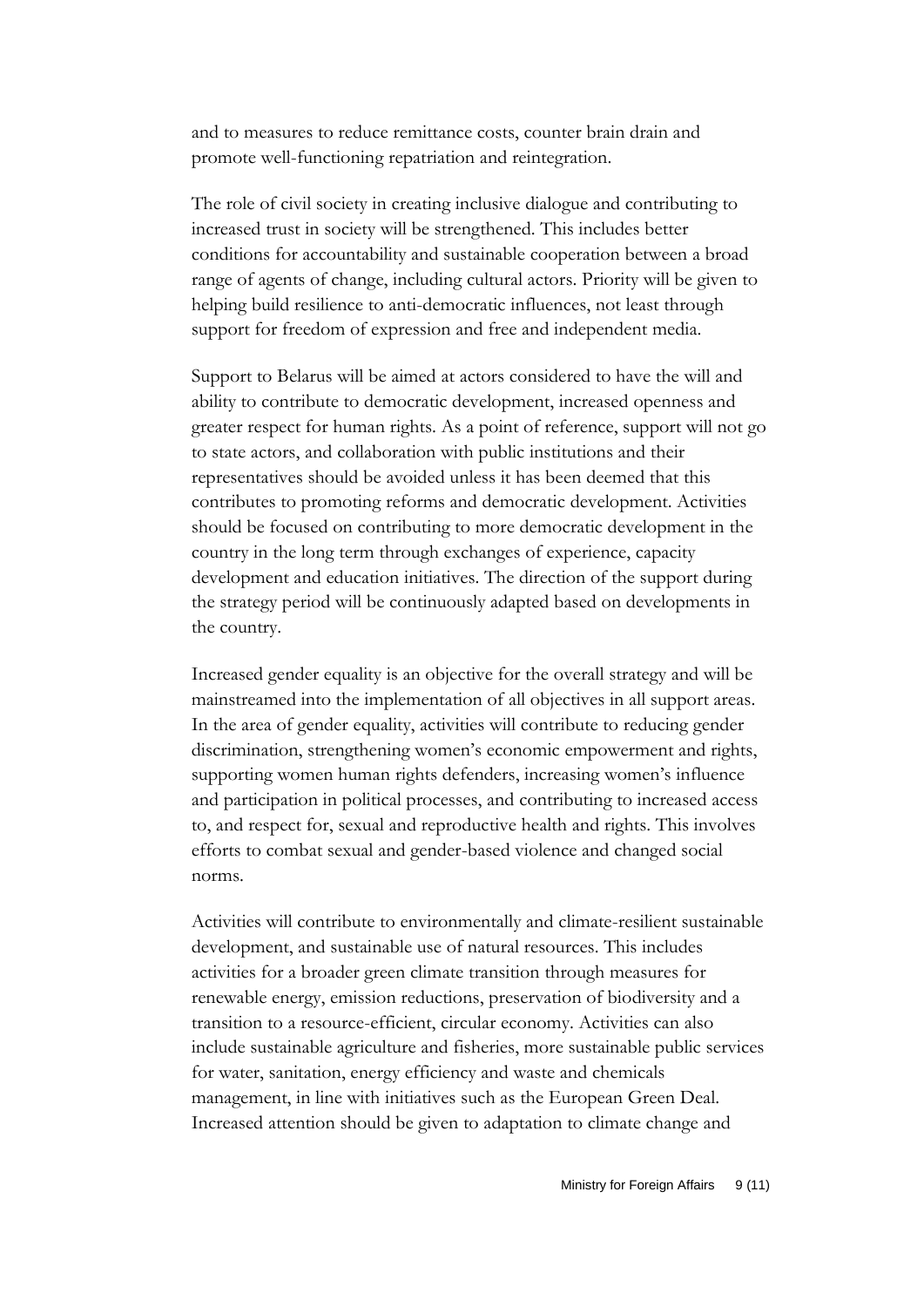nature-based solutions, which can contribute to sustainable urban and rural development, including preservation of biodiversity.

Activities in the area of inclusive economic development will contribute to the implementation of association agreements and to developing opportunities for productive employment with decent working conditions and improved livelihood opportunities. Priority will be given to marginalised groups. Better conditions for free, fair, sustainable and inclusive trade and for integrating the partner countries' economies in regional and international value chains and markets, including the EU's, will be promoted. The potential in increased intra-regional economic cooperation should be harnessed.

Activities in the area of peaceful and inclusive societies will mutually reinforce activities in the areas of democracy, human rights including trade union rights, the rule of law and gender equality. This will focus on the root causes of conflicts, contribute to conflict resolution and increase resilience to conflict. Increased influence and participation of women, young people and discriminated groups in conflict resolution, reconciliation, decision-making and transitional justice will be promoted. Priority will be given to reducing levels of violence, including gender-based violence. The FBA's activities will be adapted to each conflict's specific nature and should primarily focus on increased resilience, conflict prevention and confidence-building efforts. Activities can be conducted with a strengthened bilateral focus in one or more of the partner countries.

Sweden's development cooperation must be relevant and effective. Sida, the SI and the FBA will ensure a holistic approach to Sweden's total support, and the support's complementarity and added value in relation to the countries' reform efforts based on their closer ties with the EU. Regional activities are an important complement to bilateral initiatives and are expected to contribute to increased effectiveness for implementation of the strategy. The potential of digital transformation and innovation will be harnessed as a tool for achieving the objectives.

Synergies will be sought between the strategy objectives and with activities within the framework of other relevant strategies for Sweden's development cooperation and humanitarian aid. Effective donor coordination will be sought, especially through active coordination and collaboration with the EU – particularly through the Team Europe approach – and with other relevant multilateral actors, including multilateral development and investment banks.